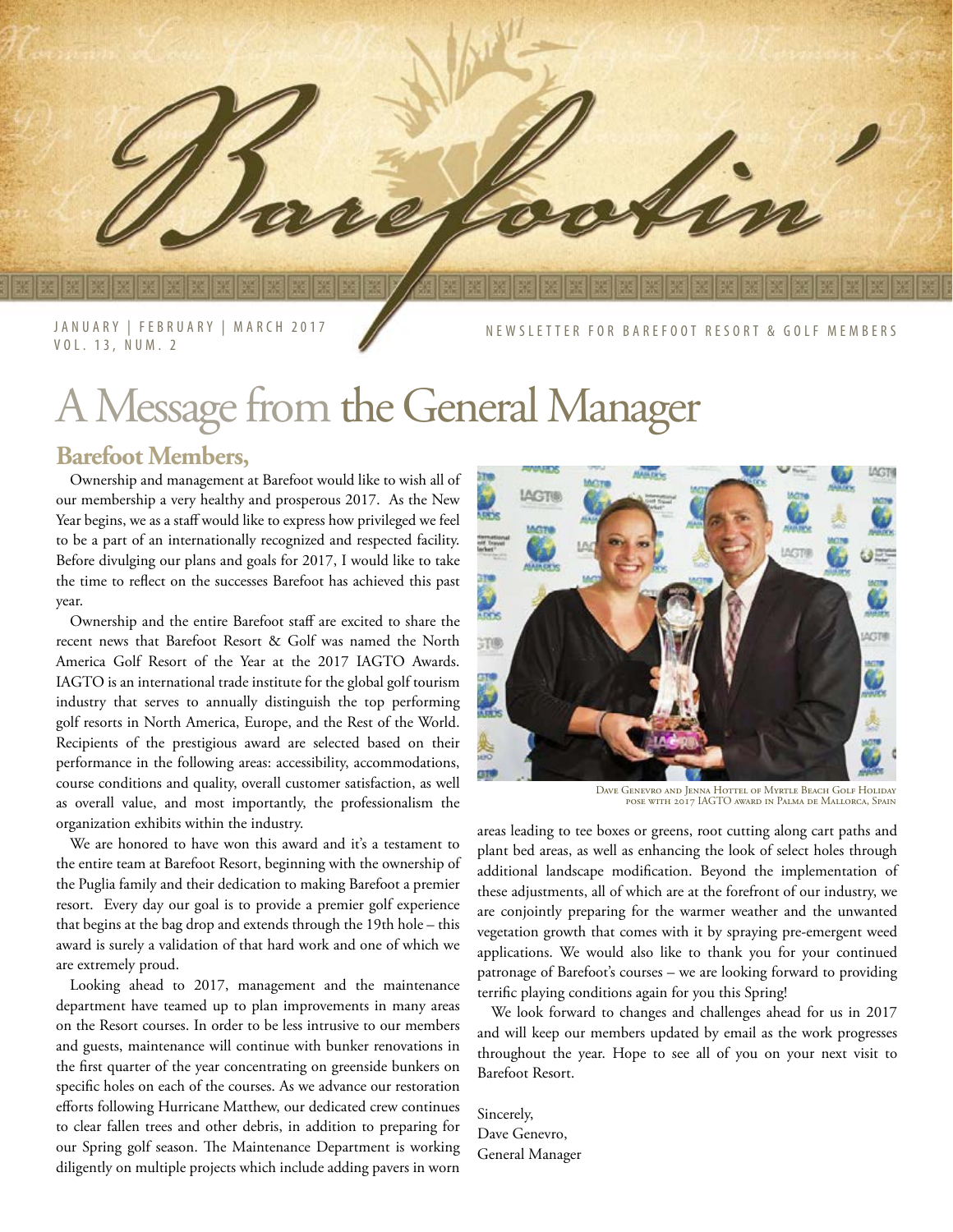**This upcoming Valentine's Day, the Resort Restaurant & Bar plans to host an evening which you and your sweetheart will never forget.** The memory making will begin the moment you enter the Resort Clubhouse, where guests will be greeted in the Members Lounge. Couples can then enjoy a complimentary glass of champagne before commemorating the night with a 5x7 photograph. Following cocktail hour, couples will be seated for an exquisite four-course meal at a candle lit table set for two. To start, couples will share shrimp cocktail succeeded by a crab cake spring mix salad, drizzled with Barefoot's homemade raspberry vinaigrette. The night's main course will follow the Surf-N-Turf theme and will feature an African Lobster Tail accompanied with a filet prepared to your desire, all of which will be complimented by Au gratin potatoes and asparagus. Before the night culminates, guests will be given the opportunity to indulge in red velvet cake for dessert. Barefoot Resort Restaurant & Bar is offering 5:30 and 7:30 PM seating options. Reservations are limited – so give your sweetheart the memorable night he or she deserves by calling 843-390-3205 or emailing barstaff@barefootgolf.com to reserve before Wednesday, February 8th.

# Sweethearts' Surf-N-Turf A Round of Applause...

Barefoot Resort & Golf would like to congratulate the following members for their recent achievements on and off the golf course:

**Member-Member Tournament** Bob Kownacki and Fon Sai

**The BLGA Solheim Cup** Team USA: Sue Erway, Madeline German, Recording Secretary Ann Schappell Jeanne Kenny, Pam Martin, Barbara Beech, Kim Johnson, Theresa McKeon, Joan Taylor, Angie Tavik, Vicky Hayes, Theresa Dubreuil, Susan Payne, Jane Simpson, Donna Krohn, Ann Schappell and Terri Fleming.

#### WSCGA Representative Barbara McKenna League Chairperson Sue Cebellero Handicap Chairperson Donna Krohn

**2017 BLGA Elected Officers** President Martha Thill Vice President Jane Simpson Treasurer Nora Wren





### Defining Moments of the Member-Member Tournament



Bob Kownacki and Fon Sai commemorate their win with a celebratory photo on Fazio's 18th green

**On November 12th, 33 pairs of golfers took to the Fazio course to compete in Barefoot's annual Member-Member Tournament.** Comprised of 23 mens teams, 8 mixed teams and 2 ladies teams, the three flights of skilled participants displayed their top golf game, fostering a highly competitive tournament that culminated in a shootout played over 3 holes using an alternative shot format. The most defining moment of the tournament came when Bob Kownacki and Fon Sai met Larry Fillian and Kevin Comer again on Fazio's 18th tee box for an additional playoff hole. Kownacki and Sai went on to make birdie, ultimately defeating the Fillian – Comer pair and winning the tournament. Barefoot Resort & Golf would like to congratulate and thank all of those who participated in the Member-Member tournament. We would also like to give special recognition to the following flight winners: George Nolan and Rich White – Mens Flight; Tom and Rhonda McDowell – Mixed Flight; Theresa Dubreuil and Linda Horak – Ladies Flight.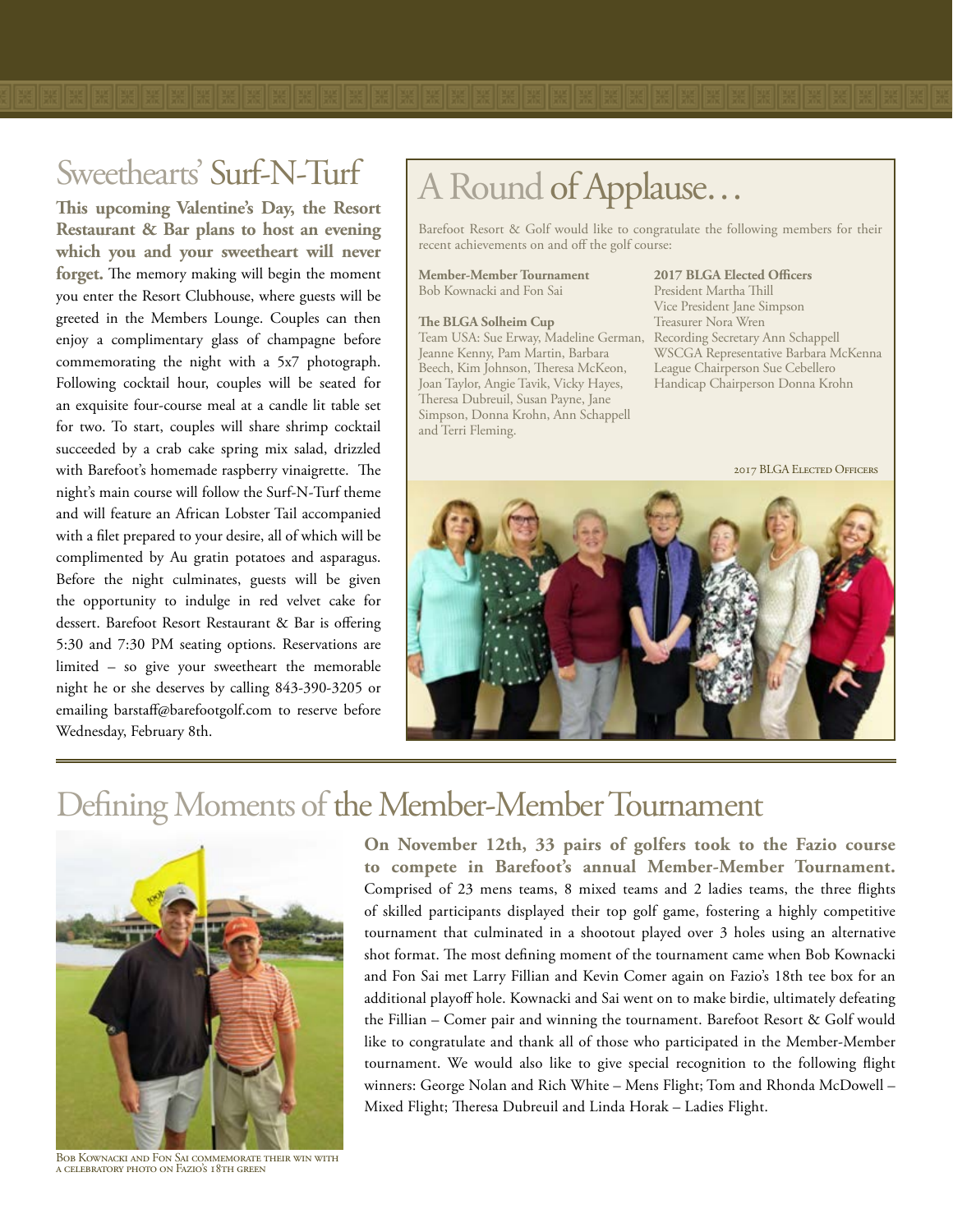### Traveling to Tidewater March 6

**Stunning views and breathtaking beauty combined with a variety of challenging holes has led to Golf Writers labeling Tidewater "The Pebble Beach of the East."** Tidewater Golf Club & Plantation has long been one of the most sought after places to play on the Grand Strand. The scenery is extraordinary as the property sits on bluffs overlooking the Intracoastal Waterway, Atlantic Ocean and salt marshes of Cherry Grove Inlet. Tidewater offers the perfect combination of natural beauty and challenging play. The variety provided by five sets of tee boxes allows all levels of players to fully enjoy their round. A perennial favorite of media and golfers who participate in golf course rankings, Tidewater consistently receives high praise and awards. Tidewater has been ranked multiple times in the top 100 public golf courses by Golf Digest and most recently #7 in the state of South Carolina by Golfweek



Aerial view of Tidewater holes 12 and 13

Magazine for 2015 and 2016. For the March 6th travel day, head pro Chris Cooper is offering Barefoot Resort Members a very special rate of \$59 per player and prime tee times beginning at 10:00 AM. Members can either call the Resort Pro Shop (843-390-3200) or sign up in the Resort Clubhouse. Book early and ensure your space for one of the best golfing experiences on the Strand. Sign-up deadline is February 20th, 12:00 noon. We prefer reservations by foursome but will place singles on a waiting list. A strict 48-hour cancellation policy is in effect.

# A Familiar Face



Barefoot Resort & Golf are thrilled to announce that a familiar face will be joining our staff in the Membership office. Miss Jenna Jester, a 2015 graduate of the Pennsylvania State University, is eager to begin

her role in the expansion and advancement of Barefoot's membership participation by developing more innovative, as well as diversified options for member social events. Not only do Miss Jester's goals include the continued growth of Barefoot's social calendar with member gatherings and special dinners hosted on both sides of the waterway, she also hopes to strengthen the sense of community throughout the Resort through scheduling more socially engaging events. While Jenna certainly has many ideas of her own, she is more interested in hearing yours. Whether by phone, email, dropping by the membership office or playing a quick nine holes, Jenna is available and excited to be here for you.

### New Year, New Game, New You

If you, like many other members, find yourself re-energized and motivated to get out on the course and work on your game in the New Year, the Dyer Golf Academy is here to help make your resolution a reality. Together, Alasdair Dyer, Katie Dyer and Michael Hamilton are prepared to make 2017 your best year yet on the course. With multiple training opportunities scheduled throughout the week, the DGA offers instruction for golfers of all levels and ages.



Instructor Michael Hamilton teaching at a Wednesday Morning Open Clinic

Open Clinics are held every Monday, Wednesday and Friday from 10:00 to 11:30 AM at the Barefoot Resort Driving Range. Resort & Dye Members are invited to attend the special Barefoot Member Clinic on Thursday mornings at 10:00 AM, while young golfers are strongly encouraged to attend DGA's Junior Clinic held on Sundays at 12:00 noon. Players looking to improve their chipping, putting, pitch shots and bunker play should consider enrolling in DGA's Short Game Clinic taught by Michael Hamilton.

New for 2017, the Dyer Golf Academy will be offering free TPI screenings at select clinics. By participating, the Titleist Performance Institute will give golfers the ultimate knowledge of how to get more from your game, of what your body is truly capable of and what you can do to raise your playing potential. Participants will also benefit from the screening by learning how to avoid injury, stay in shape and make the most of every round played.

To learn more, enroll or register for regular updates and receive special offers, visit the Dyer Academy web site at www.DyerGolfAcademy.com.